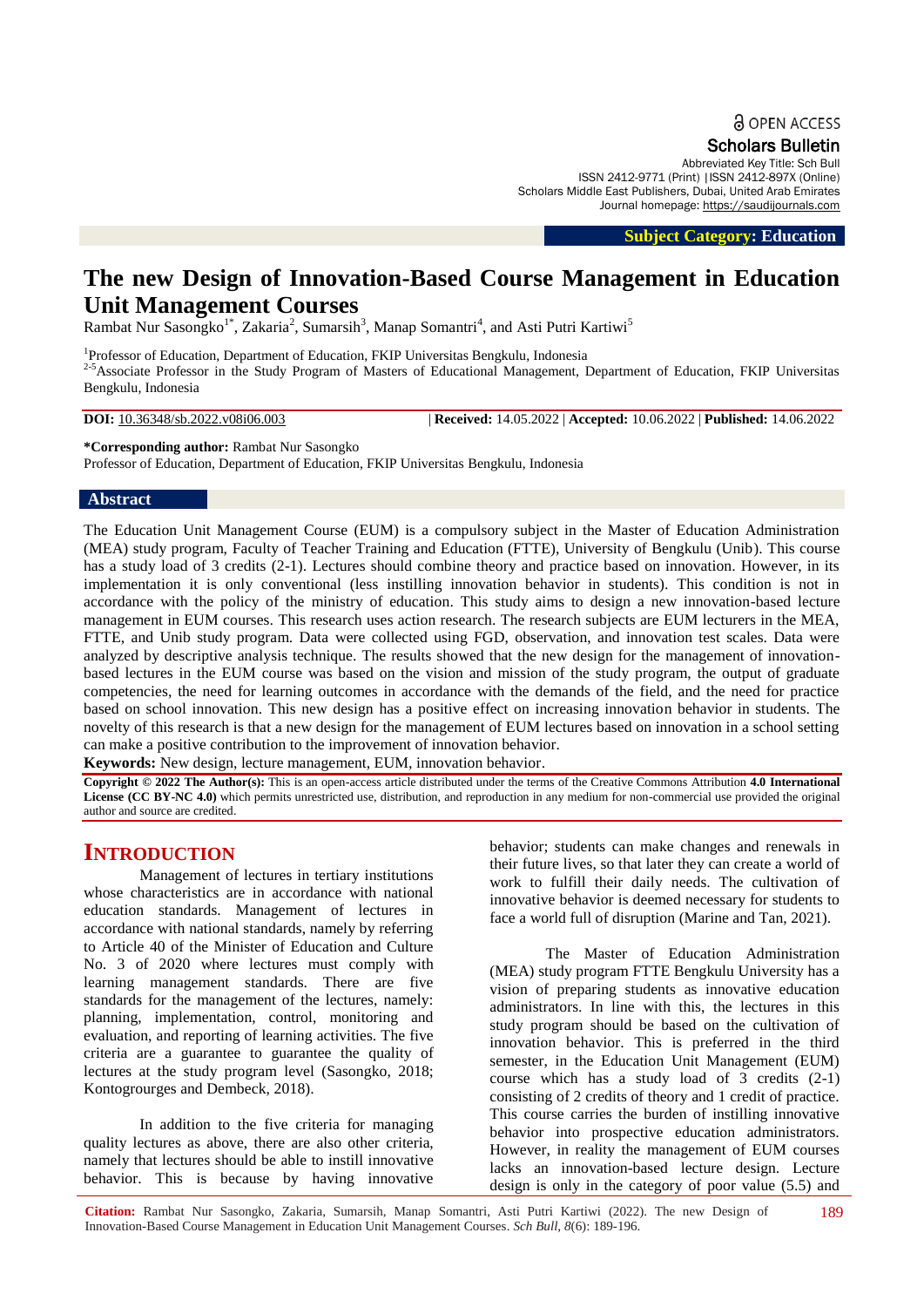less than optimal on a scale of 10.0 (very good). The results of the observation/evaluation of lectures in the

third semester of the 2010/2021 academic year show the following data and information.

| Table-1: Evaluation Results of EUM Lectures for MEA Study Program FTTE Unib Academic Year 2020/2021 |  |  |  |
|-----------------------------------------------------------------------------------------------------|--|--|--|
|                                                                                                     |  |  |  |

| N <sub>0</sub> | <b>Variable</b>       | <b>Mean score</b>    | Qualification  |
|----------------|-----------------------|----------------------|----------------|
|                | New knowledge         | 6,5                  | moderate value |
| 2              | New attitude          | 5,7                  | moderate value |
| 3              | New skills            | 5.2                  | poor value     |
|                | Produce something new | 4,6                  | poor value     |
|                | Average               | 5.5                  | poor value     |
| $\cdot$ 1      | $\cdot$ $\cdot$ 1     | 100 LEBEL 11 0 . 1 B | $ -$           |

(The author's observations at the MEA FTTE Unib Study Program, 15 May 2021)

The data is as in table 1. Above means that the management of EUM lectures in the MEA FTTE Unib study program in improving innovation behavior is in the poor value (5.5). This result is not optimal, because the target is very good (8.0). This condition implies that the EUM course has not been able to provide results in improving innovation behavior. Likewise, if it is analyzed on the aspects that are evaluated mainly on the aspect of producing new outputs, it shows the lowest results or poor/less with a score of 4.6. Thus, the overall cultivation of student innovation behavior needs to be further improved.

The urgency of the need to increase innovation behavior in the design of EUM lecture management is as follows: (1) to support the realization of the vision of the study program to prepare innovative administrators, (2) to facilitate the implementation of EUM lectures, so that they can be carried out in a more planned, structured, systematic and more effective and efficient manner, (3) provide guidelines that can be massively used as a document to prepare for accreditation of study programs, (4) the cultivation of innovative behavior is very much needed for alumni of study programs as a provision to take part in making innovations in their respective places of duty, and (5) support development programs in accordance with government policies (Sayfori, 2016; Sasongko, 2018; and Sasongko, 2021).

A review of the results of other research provides an explanation that the new design is able to make a positive contribution to the innovation behavior of students. The results of such research, such as, Mustofa, Chodzirin, and Sayekti (2019) provide the result that the newly developed lecture management design can help improve the quality of study program management and various student skills that are more innovative. The results of Sayfouri's research (2016) show that an innovative learning management system can increase positive innovative behavior in students. The research results of Manire and Tan (2021) and Guisasola, Bestlern and Marcketti (2021) have shown that lectures that are managed systematically will have a positive impact on the development of student innovation attitudes.

Based on the considerations above, the focus of the problem lies in the design of EUM lecture management which is not based on the cultivation of innovation behavior. The formulation of the research problem is: "How is the new design for management of Education Unit Management (EUM) lectures able to improve innovation behavior in students of the MEA FTTE study program at Bengkulu University?". The purpose of this research is to design a new management of Education Unit Management (EUM) lectures that can improve innovation behavior in students.

This research has benefits both theoretically and practically. The theoretical benefit is that it can promote the design of the management of Education Unit Management courses based on innovation, so that it can enrich the repertoire of knowledge in the field of education administration and learning in higher education. The practical benefits are as follows: (1) having up-to-date practice, namely being able to develop new design references for the management of innovation-based Education Unit Management courses, (2) equipping students with innovative behavior that is beneficial for the life of the 21st century, and (3) can be used as input to improve and improve the management of lectures and preparation for accreditation of the MEA FTTE study program, Bengkulu University.

## **RESEARCH METHOD**

This research uses action research methods (Burn, 2009; and Cohen, Manion, and Morrison, 2021). The rationale for using this method is to design a new management of Education Unit Management (EUM) lectures based on innovation through certain actions. Action Research was conducted for three cycles. Each cycle is carried out through the following procedures: (1) new action planning, (2) action implementation, (3) evaluation, and (4) reflection (new action planning) (Burn, 2009, and Cohen, Manion, and Morrison, 2021).

This research was carried out in the MEA FTTE Unib study program. The time of the research was carried out from June - October 2021. The research subjects were lecturers in the EUM MEA Study Program FTTE Unib. In addition to this, the administrators and students who attend lectures are also involved. The selection of the subject of lecturers and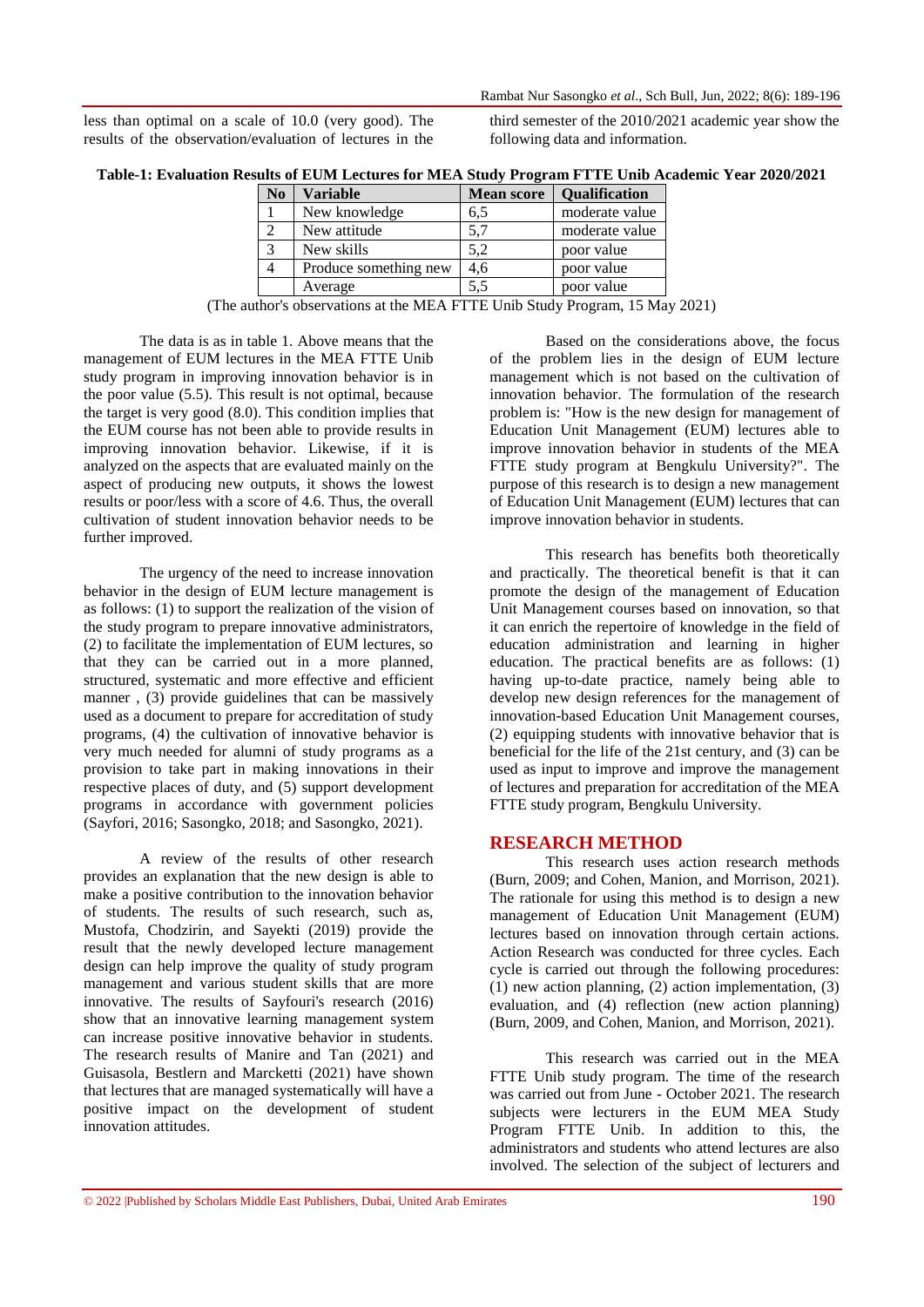managers is taken as a whole. The students were thoroughly selected who took the EUM lectures and were determined in a purposeful manner (Burn, 2009 and Cohen, Manion, and Morrison, 2021). The research subjects can be explained as shown in the following table.

|     | Table-2. Research Bubjects in Buddy Trogram of MEA, I TTE Unio |                           |                              |  |  |  |  |  |
|-----|----------------------------------------------------------------|---------------------------|------------------------------|--|--|--|--|--|
| No. | <b>Types of Research Subjects</b>                              | <b>Number of Subjects</b> | <b>Number of Respondents</b> |  |  |  |  |  |
|     | Manager                                                        |                           |                              |  |  |  |  |  |
|     | <b>Lecturer of EUM Courses</b>                                 |                           |                              |  |  |  |  |  |
|     | Students, semester 3 (2 classes)                               | 42                        | 42                           |  |  |  |  |  |
|     | Amount                                                         | 45                        | 45                           |  |  |  |  |  |

**Table-2: Research Subjects in Study Program of MEA, FTTE Unib**

(**Data source:** MEA FTTE UNIB Study Program, May 2021)

Data collection was carried out using various techniques, including: (1) in-depth interviews with managers, lecturers who support EUM courses, and students, in order to study in depth the design of innovation-based EUM lecture management, (2) focus group discussions (FGD) with managers , lecturers, and students, and (3) a closed measurement scale for student innovation behavior (Burn, 2009). This scale measures innovation behavior which consists of changes to new knowledge, new attitudes, new skills, and producing something new. This tool is analyzed for validity and reliability.

The data collected were analyzed descriptively. Informative or qualitative data, analyzed by "flow analysis" (Burn, 2009). Quantitative data were analyzed with descriptive statistics through the calculation of the average. The average calculation is compared in each cycle, analyzed how the trend is (Cohen, Manion, and Morrison, 2021). An indicator of the success of innovation behavior if it has reached an average value of 8.0 (very good). Each average score is interpreted as follows: very good (8.0-10.0), good (6.6- 7.9), moderate (5.6-6.5), poor (4.0-5.5), very poor (1.0- 3.9).

#### **RESEARCH RESULTS AND DISCUSSION**

The development of a new design for the management of EUM courses is based on the old management design. In addition to this, it also refers to the vision and mission of the study program, orientation to change or renewal, the output of graduate

competencies, the need for learning outcomes that are in accordance with field demands, and the need for practice-based school innovation.

The vision and mission of the study program become the main reference; because it is the foundation of the study program in moving forward, namely trying to make graduates become innovative education managers. Innovative education managers are graduates who seek to become agents of change. Change orientation towards renewal is in line with the vision and mission of the study program. In addition to this, the design of the EUM course management refers to the competency outputs of graduates, the need for learning outcomes that are in accordance with the demands of the field, and the need for practice based on school innovation. This condition should be reflected in the design of the EUM lecture which is really needed by the principal in making innovations.

The development of a new design for the management of EUM lectures is carried out through FGDs in study program meetings with participants consisting of managers and lecturers. The initial activity was carried out by analyzing the old lecture management design, the need for lecture changes, drafting a new lecture management design draft, evaluation and discussion, and finalization. The comparison of the old EUM lecture management design with the new one can be presented as shown in the following table.

| N <sub>0</sub> | <b>Comparison aspect</b> | Past designs                     | New designs                                                |
|----------------|--------------------------|----------------------------------|------------------------------------------------------------|
| $\mathbf{L}$   | Learning                 | Students are able to practice as | Students are able to have innovative behavior as education |
|                | achievement              | education managers               | managers                                                   |
| 2              | Study material           | Education manager, issues and    | Education manager, innovative behavior, innovative         |
|                |                          | problems as education manager    | education manager                                          |
| 3              | Lecture method           | Lectures with lectures,          | Project base learning, case base learning, and practice as |
|                |                          | presentations, and discussions   | an innovative education manager.                           |
| 4              | Media                    | Public and private school        | Setting schools, educational offices, educational          |
|                |                          | settings                         | foundations, higher education                              |
| 5.             | Learning resources       | School environment and           | School environments, educational offices, educational      |
|                |                          | relevant libraries               | foundations, higher education, and other relevant sources  |
| 6              | Evaluation               | Measurement by emphasizing       | Comprehensive measurement of students' knowledge           |
|                |                          | changes in student knowledge     | insights, attitudes, and innovation behavior               |

**Table-3: Comparison of EUM Lecture Management Design**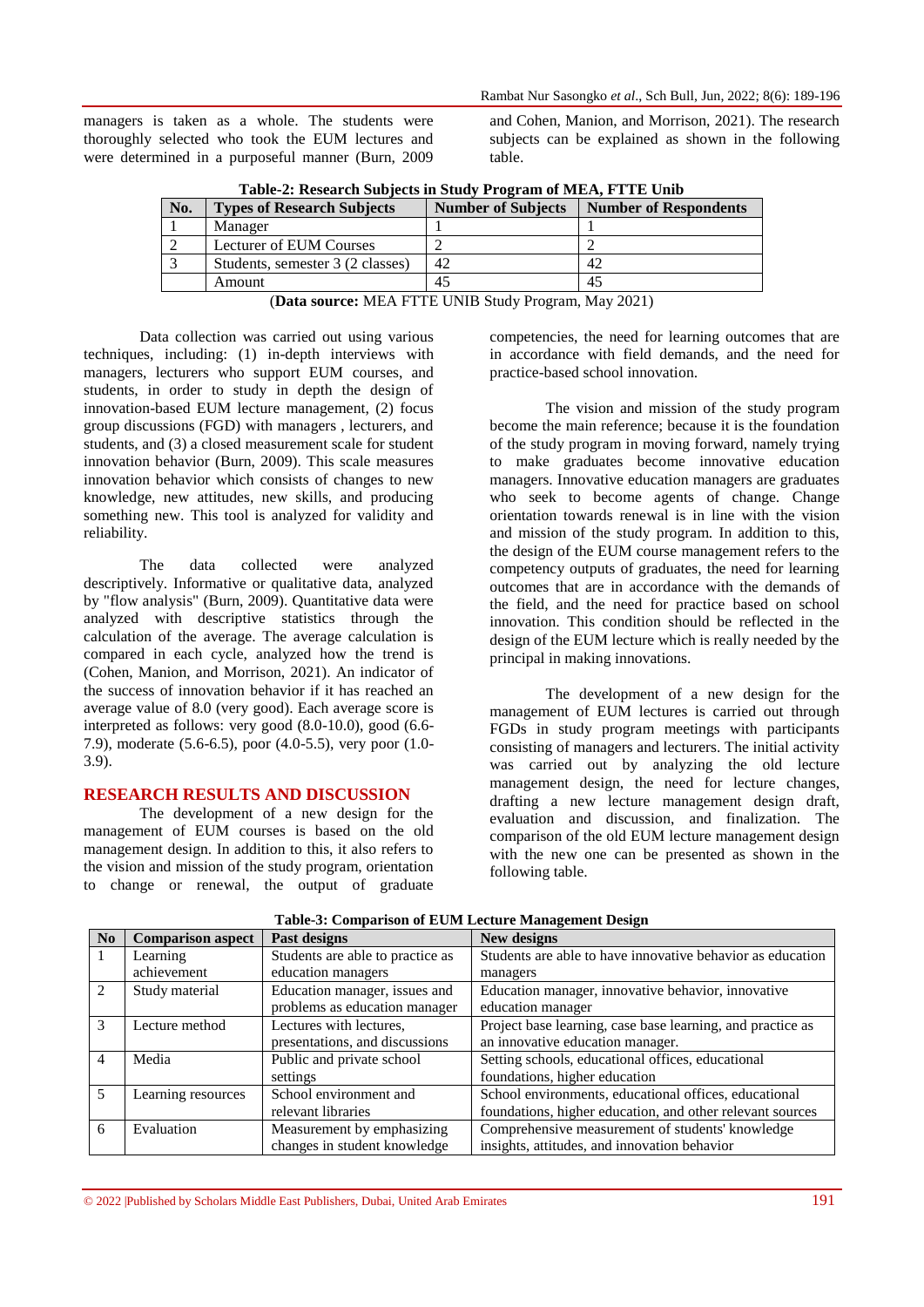The details of the new design for the management of the EUM course can be described as follows. First, the design of the EUM course planning based on the cultivation of innovation behavior. EUM courses based on the cultivation of innovation behavior include several things, namely: (1) the formulation of lecture outcomes that are formulated according to the needs of graduates, (2) the determination of study materials/lecture materials are formulated operationally, (3) the determination of operational lecture steps, (4) determination of various support tools and sources, (5) formulation of measurable evaluations.

Second, lecture outcomes are formulated according to the needs of graduates in accordance with the behavioral competencies of innovative education managers. Lecture outcomes are oriented towards graduates who can plan reform changes that are in accordance with the changing needs in schools.

Third, the determination of study materials/lecture materials is formulated operationally. The study material includes material on the insight of education managers, innovation behavior, and innovative education managers. Lecture study materials are collected from competency needs that are actually used in schools, such as principals and heads of the Education office that always carry out updates, analyze school conditions, design changes in the future.

Fourth, the determination of operational lecture steps includes planning activities for written and unwritten preparations, determining lecture objectives, determining study materials, determining learning media, determining learning resources, and measurable evaluations. The steps of this course include lecture methods that emphasize project base learning, case base learning, and practice as an innovative education manager.

Fifth, the EUM lecture media emphasizes the reality setting where graduates can work in the world of work in an educational environment. These workplace settings include schools, education offices, educational foundations, and universities.

Sixth, the determination of various support tools and sources according to the innovation needs of the principal. The design of the EUM course management requires a set of tools that support practical lectures, so as to broaden students' practical knowledge. Likewise, reading sources that are simple and not too theoretical can be used quickly to broaden students' practical insight. The support of these tools and resources includes the school environment, educational offices, educational foundations, higher education, and other relevant resources.

Sixth, the formulation of a measurable evaluation includes the determination of the evaluation instrument grid, the development of an evaluation instrument, and various types and evaluation procedures that truly accommodate the competency needs of this course. Evaluation is carried out on the comprehensive measurement of students' knowledge insights, attitudes, and innovation behavior.

Based on the formulation of a new design for the management of EUM lectures based on the inculcation of innovative education manager behavior, concrete actions were taken in the practice of lectures. As stated in the action research method, this research carried out three cycles of activities. Each cycle consists of four sub-activities, namely: (1) preparation of action plans, (2) implementation of actions, (3) evaluation, and (4) reflection and preparation of new action improvements.

The results of the realization of the actions of each cycle can be stated as follows. First, cycle I, a new design for lecture management using the project base learning method. The activity steps consist of: (1) students are given orientation to the base learning project, (2) students in groups determine the topic of the base learning project, (3) students work on base learning projects in school settings, education offices, educational foundations, or universities, (4) students present the results and discussions, (5) measurement of innovation behavior, and (6) conclusions and recommendations for innovation behavior. The implementation of this action gives the following results.

|                       | e-4: Results of the implementation of the Action in Cyc |             |                |           |  |  |
|-----------------------|---------------------------------------------------------|-------------|----------------|-----------|--|--|
| <b>Variable</b>       | N                                                       | <b>Mean</b> | <b>Median</b>  | <b>SD</b> |  |  |
| New knowledge         | 42                                                      | 7.4         | 7.4            | 2.3       |  |  |
| New attitude          |                                                         | 7.2         | 7.3            | 2.5       |  |  |
| New skills            |                                                         | 6.8         | 6.9            | 2.4       |  |  |
| Produce something new |                                                         | 7.0         | 7.0            | 2.4       |  |  |
| Average               |                                                         | 71          | 7 <sub>1</sub> | 2.4       |  |  |

**Table-4: Results of the implementation of the Action in Cycle I.**

Based on the results above, it shows that the results of the first cycle have an average score of 7.1 (good), with a median of 7.1 (good). This result has not been able to reach the success indicator standard of at

least 8.0 (very good). This condition means that the new design for managing EUM lectures with the project base learning method has not been successful. The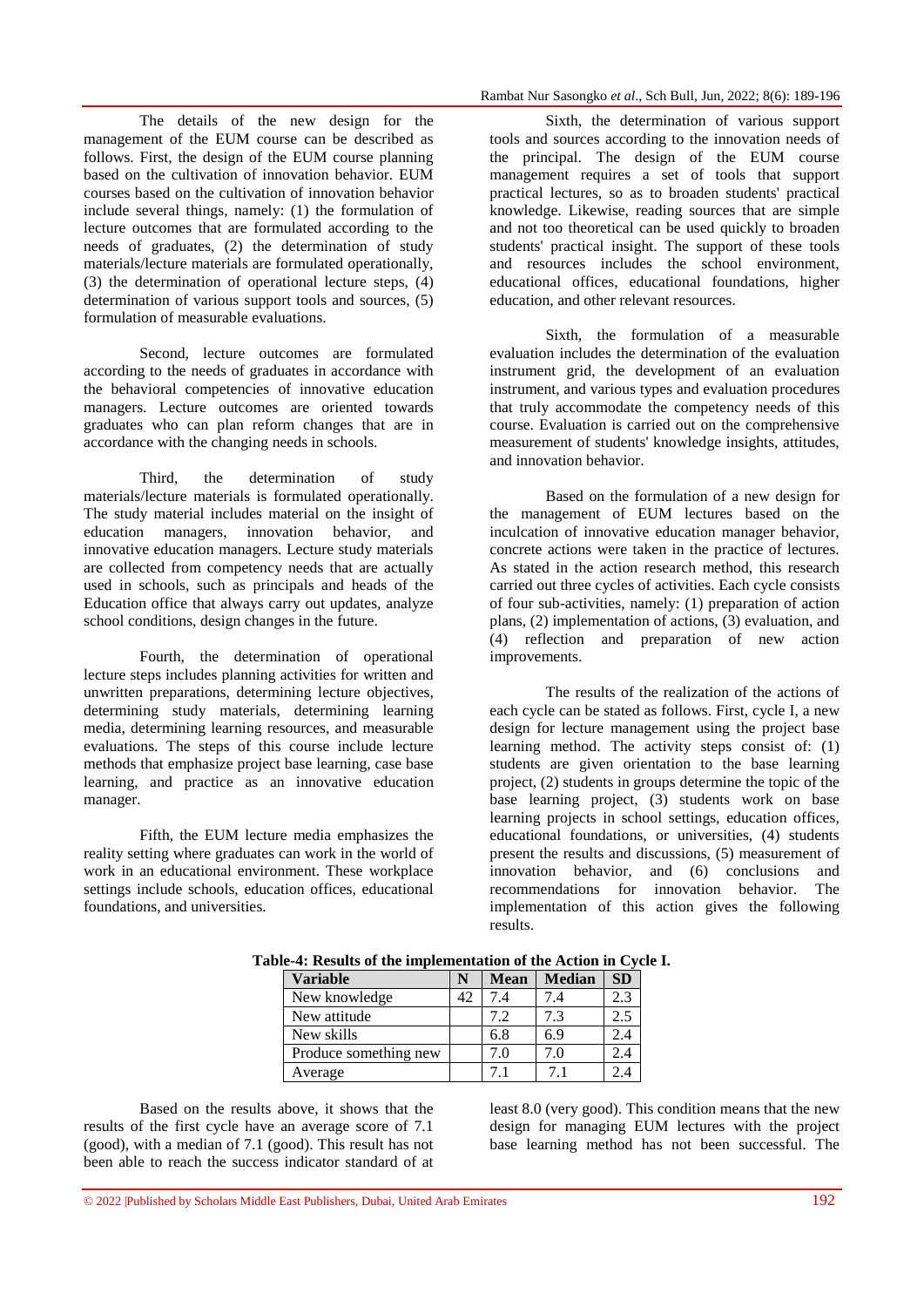reflection of this action is that it needs a new design using the case base learning method.

Cycle II, a new design for lecture management using the case base learning method. The activity steps consist of: (1) students are given case base learning orientation, (2) students in groups are given cases of education managers who are less innovative, (3) students formulate innovative solutions, (4) students present results and discussions, (5) measurement innovation behavior, and (6) conclusions and recommendations for innovation behavior. The implementation of this action gives the following results.

| <b>Variable</b>       | N  | <b>Mean</b> | <b>Median</b> | <b>SD</b> |
|-----------------------|----|-------------|---------------|-----------|
| New knowledge         | 42 | 7.0         |               | 2.4       |
| New attitude          |    | 6.2         | 6.2           | 2.4       |
| New skills            |    | 6.4         | 6.3           | 2.3       |
| Produce something new |    | 6.2         | 6.2           | 2.4       |
| Average               |    | 6.4         | 6.4           | 2.4       |

**Table-5: The results of the implementation of the Action in Cycle II.**

Based on the results of the second cycle, it shows that the average value of the mean is 6.4 (moderate) with a median of 6.4 (moderate). This result has not been able to reach the success indicator standard of at least 8.0 (very good). This condition means that the new design for managing EUM lectures with the case base learning method has not been successful. This result is lower than the first cycle, with the project base learning method. The reflection of this action is the need to implement a new design by using the improvement of the project base learning method. The setting is in a school environment.

Third, cycle III, a new design for lecture management using the project base learning method in school settings. The activity steps consist of: (1) students are given orientation to a base learning project, (2) students in groups determine the topic of a base learning project in a school setting, (3) students work on a base learning project in a school setting, (4) students present their results and discuss, (5) measurement of innovation behavior, and (6) conclusions and recommendations of innovation behavior. The implementation of this action gives the following results.

**Table-6: Results of Action Implementation in Cycle III.**

| <b>Variable</b>       | N  | <b>Mean</b> | <b>Median</b> | <b>SD</b> |
|-----------------------|----|-------------|---------------|-----------|
| New knowledge         | 42 | 8.4         | 8.5           | 2.3       |
| New attitude          |    | 8.0         | 8.1           | 2.5       |
| New skills            |    | 8.2         | 8.3           | 2.4       |
| Produce something new |    | 8.2         | 8.2           | 2.4       |
| Average               |    | 8.2         | 8.3           | 2.4       |

Based on the results above, it shows that the results of the third cycle have an average mean value of 8.2 (very good) with a median of 8.3 (very good). This result has been able to achieve a minimum success indicator standard of 8.0 (very good). The gain score development from the beginning before the cycle was 5.5, the first cycle was 7.1, the second cycle was 6.4, and the third cycle was 8.2, increasing by 1.1. This condition has significantly increased. This means that the new design for managing EUM lectures with the project base learning method in a school setting has been successful. The reflection of this action is that a new design using the project base learning method in a school setting can improve innovation behavior and is recommended to be implemented.

The new design for the management of the EUM course at the MEA FTTE study program at Bengkulu University refers to the vision and mission of the study program, orientation to change or renewal, the output of graduate competencies, the need for learning outcomes that are in accordance with field demands,

and the need for practice based on school innovation. The main orientation refers to the achievement of the vision and mission of the study program. Innovative education manager is a profile of graduates who are strived and realized to become agents of change and renewal. Change orientation towards renewal is in line with the vision and mission of the study program.

The new design for the management of the EUM course is also based on the competency outcomes of graduates, the need for learning outcomes that are in accordance with the demands of the field, and the need for practice based on school innovation. This target is reflected in the design of the EUM lectures that students need to innovate or renew in the setting where they work at school. Students who are targeted to become innovative education managers are idols for graduates, so they can be useful in their place of work.

Hengesterg, Bestler, and Marcketti (2021) explain that student competence is the main orientation in studies that must be achieved by managers of an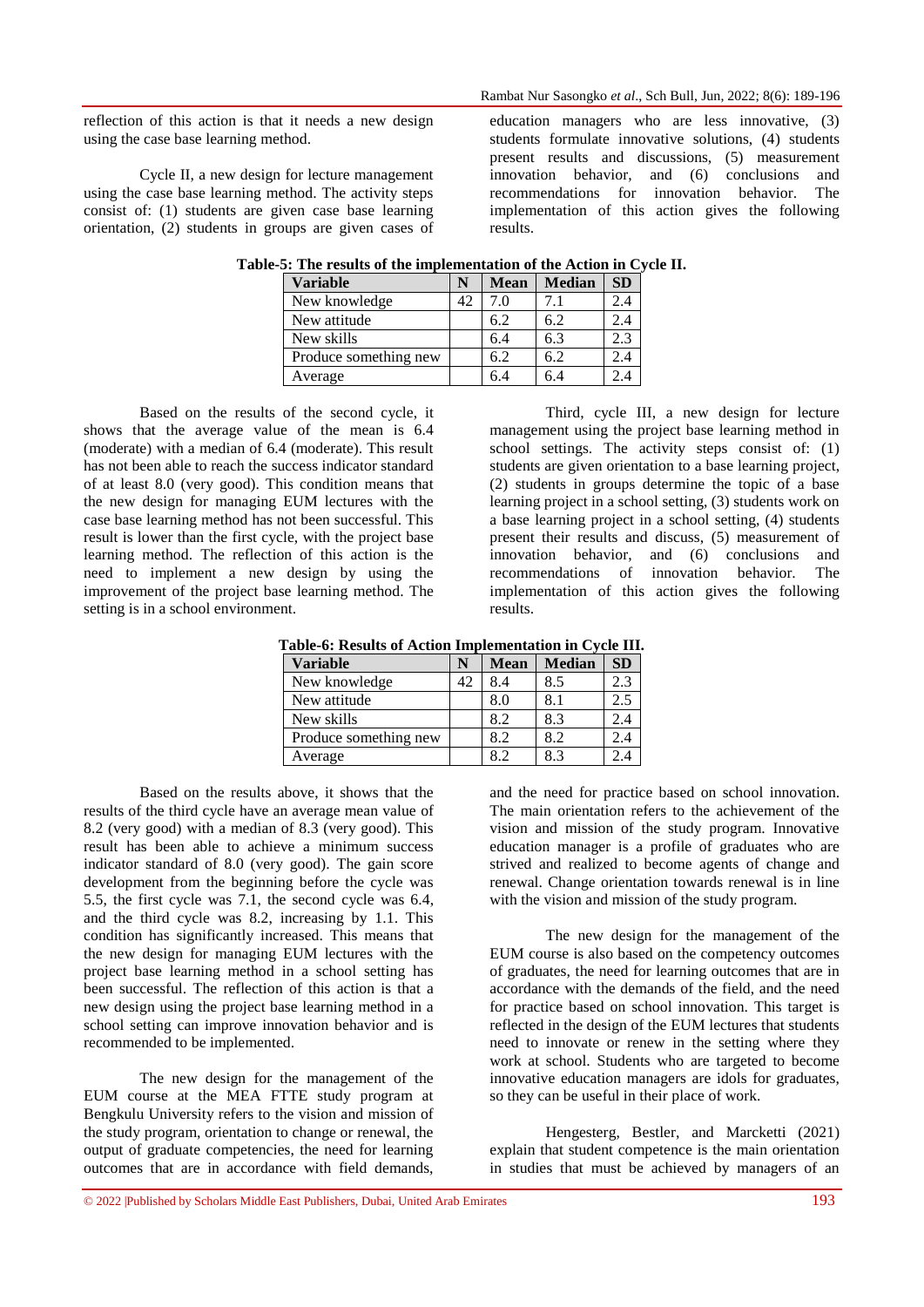educational institution. Managers together with teachers must understand the competence of students who will be the targets of achievement in learning management. Teachers who do not understand this will have a negative impact on the achievement of student competencies (Guisasola, Aistler, & Zuza, 2021).

This condition will also have an impact on learning achievement indicators that are less than optimal (Burton, 2014). Burton also clarified that the mission and mission of the institution's program must be the main target that can be described from the competency profile of graduates (Kontoghiorghes and Dembeck, 2018 and Lyashenko and Malinina, 2015). Thus, the new design of EUM lectures that are oriented to the vision and mission is the right thing.

EUM lectures are realized by realizing the learning outcomes that have been designed in preparation. This activity starts from conveying the topic of today's lecture, learning achievements, and targets to be achieved. Students as learning subjects should really be conditioned as agents of renewal who are able to turn themselves into initiators. Lecture topics are framed with methods for developing project-based innovation behavior attitudes (Olivera, Cunha, & Nakayama, 2016).

The new design of EUM lecture management based on innovation behavior can be described briefly as follows.



**Fig-1: New Design of EUM Lecture Management**

The development of innovation behavior is carried out in stages starting from realizing the need for innovation behavior, analyzing environmental innovation, preparing a renewal plan and analyzing its impact, realizing renewal, analyzing the effectiveness of renewal, and improving renewal. The development of innovative behavior is expected to be realized by the study program to the fullest. This targeted activity becomes the main orientation for all teaching staff, so that synergies are realized properly (Lyashenko and Malinina, 2015; Simon, 2017; and Manire and Tan, 2021).

The new design for the management of EUM lectures that have been compiled refers to the achievement of student competencies capable of having innovative behavior as education managers; the topic of study is the problem of education managers, innovation behavior, innovative education managers; the lecture method emphasizes project base learning and practice as an innovative education manager; learning media with school settings, and evaluation that emphasizes the measurement of insight into students' knowledge,

attitudes, and innovative behavior in a comprehensive manner.

In addition to this, the measure of success in EUM lectures includes changes in: (1) openness to receive information, input, and new policies; (2) the effort or initiation of adopting the change; (3) initiation of new ideas; (4) implementation of new idea initiation; and outputs produced to change environmental conditions to be new. This condition has also been discussed in the design of school management innovations (Sasongko, 2018, and Sasongko, 2021). In other contexts, measuring success in evaluation is also the main target in lectures that must be understood by lecturers (Sasongko, Somantri, and Wachidi, 2018; and Sayfouri, 2016).

Furthermore, from the results of the study in each cycle, it was able to provide a significant increase in score, especially in the third cycle. The third cycle has been able to pass the success indicator set at 8.0. Graphically it can be illustrated as follows.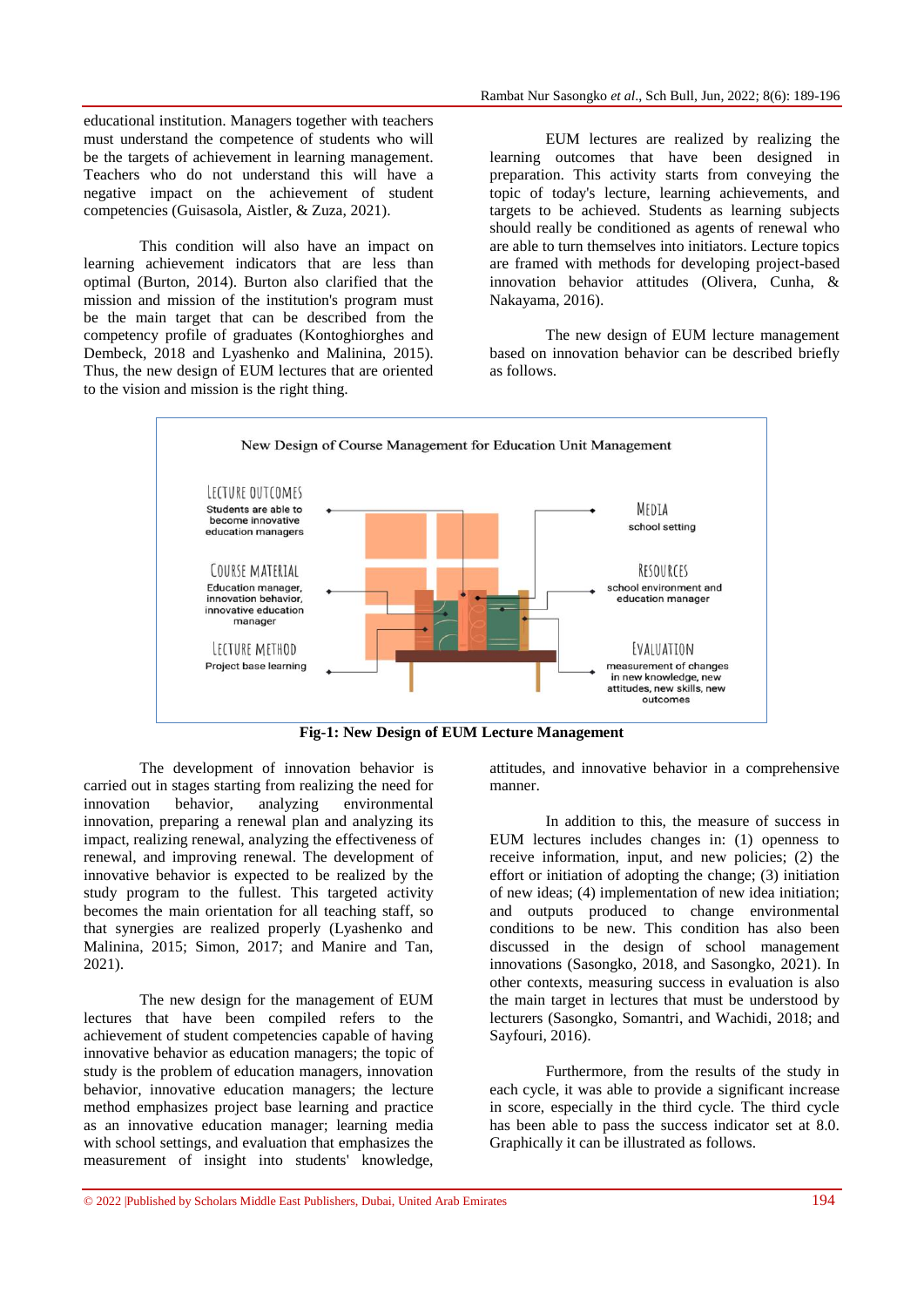

**Fig-2: Graph of the results of research actions**

The new design as above is the result of engineering during three cycles of action research. The first cycle using the project base learning method was able to increase student innovation behavior by an average of 7.1 (good), the second cycle applying the case base learning method was able to increase innovation behavior by an average of 6.4 (sufficient), and the third cycle by implementing a base learning project in a school setting was able to increase innovation behavior by an average of 8.2 (very good). This condition indicates that the new design with the project base learning method in a school setting is more effective than the results of the other cycles. This context has a positive effect on that new designs in learning management are able to improve innovation behavior (Golberg and Cole, 2018; Fujita, 2020; Greca, Revilla, Arriascca, 2021).

## **CONCLUSION**

The conclusion of the study shows that the new design for managing EUM lectures with the application of the project base learning method in school settings is able to improve student innovation behavior. Innovation behavior that undergoes changes includes new knowledge, new attitudes, new skills, and produces something new.

The new design for the management of EUM lectures that have been compiled refers to the achievement of student competencies capable of having innovative behavior as education managers; the topic of study is the problem of education managers, innovation behavior, innovative education managers; the lecture method emphasizes project base learning and practice as an innovative education manager; learning media with school settings, and evaluation that emphasizes the

measurement of insight into students' knowledge, attitudes, and innovative behavior in a comprehensive manner.

Recommendations from this research are addressed to the managers of study programs and lecturers at universities to always redesign the management of lectures that are oriented to the achievement of student success in mastering innovative behavior. Innovative behavior is needed as a foundation for educational leadership which is full of disruptive.

#### **AKNOWLEDGEMENTS**

Thank you to the FKIP Universitas Bengkulu for providing research funds and to the head of the study program of Masters of Educational Administration, FKIP Universitas Bengkulu who has provided support so that this scientific work can be published.

#### **REFERENCES**

- Bandur, A. (2009). The Implementation of School Based Management in Indonesia: Creating Conflict in Regional Level. *Journal of NTT Studies*, *1*(1), 16-27
- Burn, R.B. (2009). Introduction to Research Methods. Sidney: Longman
- Burton, C. (2014). The Effectiveness of Vission on Modern Organization. *International Journal of Research and Development Organization, 4*(13), 76-99

<http://www.ijro.org.articel/effectiveness/864ED>

- Cohen, L., Manion, L., & Morrison, K. (2021). Research Method in Education. London: Reutledge
- [Fujita, N.](https://www.emerald.com/insight/search?q=Nobuko%20Fujita) (2020). Transforming online teaching and learning: towards learning design informed by